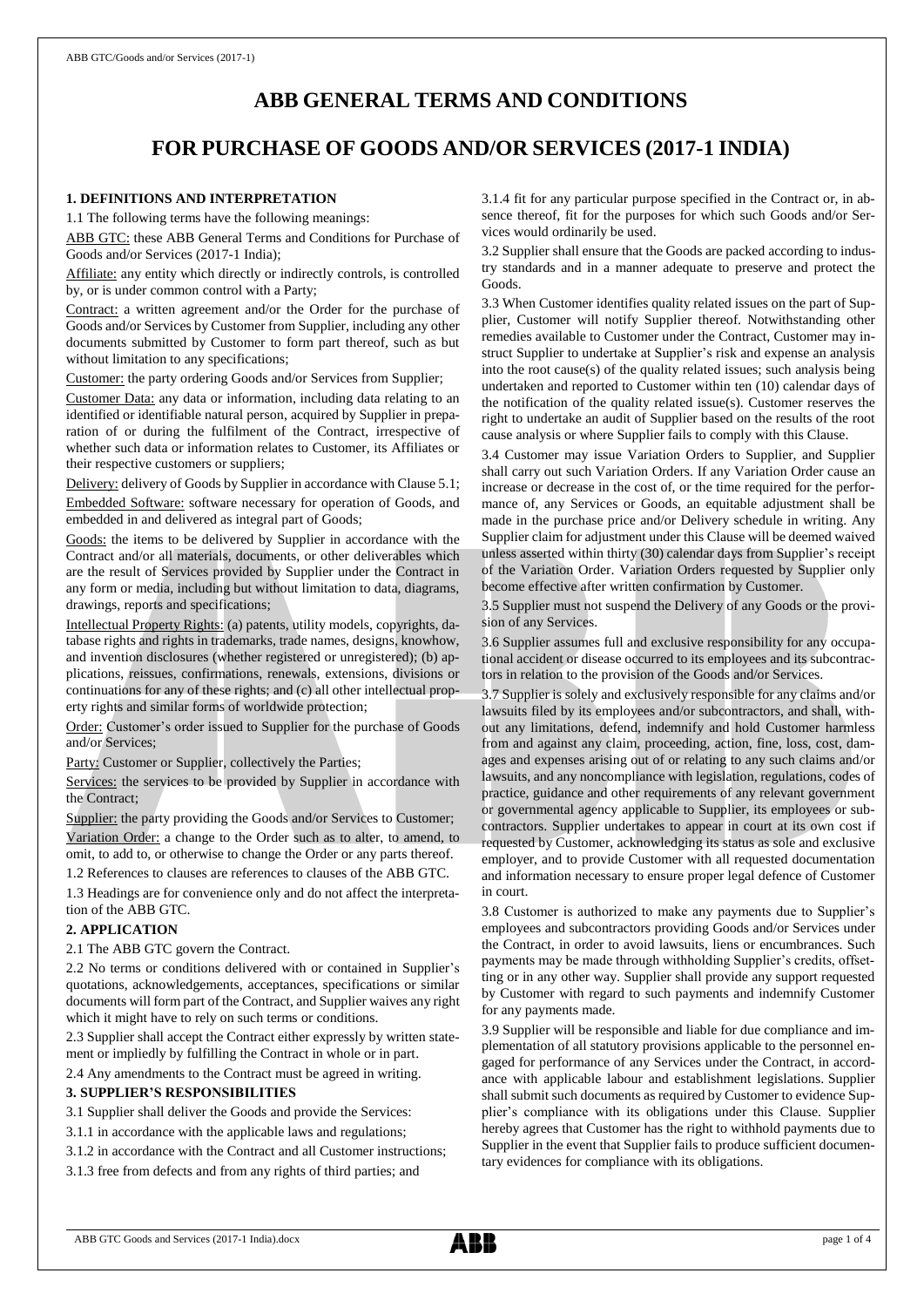#### **4. PAYMENT, INVOICING**

4.1 In consideration of the Goods delivered and/or the Services provided by Supplier in accordance with the Contract, Customer shall pay to Supplier the purchase price stated in the Contract provided the invoice fulfils the requirements defined by Customer.

4.2 Supplier shall submit invoices in an auditable form, complying with applicable laws, generally accepted accounting principles and the specific Customer requirements, containing the following minimum information: Supplier name, address and reference person including contact details; invoice date; invoice number; Order number and Supplier number; address of Customer; quantity; specification of Goods and/or Services; price (total amount invoiced); currency; tax or VAT amount; tax or VAT number; Authorized Economic Operator and/or Approved Exporter Authorization number and/or other customs identification number, if applicable; payment terms as agreed.

4.3 Invoices must be sent to the billing address specified in the Contract.

4.4 Customer shall pay the invoice in accordance with the payment terms agreed in the Contract.

4.5 Customer will reimburse expenses only at cost and to the extent agreed in writing.

4.6 Services charged on the basis of hourly rates require written confirmation of Supplier's time sheets by Customer. Supplier shall submit such time sheets to Customer for confirmation as may be instructed by Customer but latest together with any related invoice. Confirmation of time sheets cannot be construed as acknowledgement of any claims. Customer is not obliged to pay invoices based on time sheets which are not confirmed by Customer in writing.

4.7 Customer reserves the right to set off or withhold payment for Goods and/or Services not provided in accordance with the Contract.

#### **5. DELIVERY, PERFORMANCE OF SERVICES**

5.1 Unless agreed otherwise in the Contract, the Goods shall be delivered in accordance with INCOTERMS 2010 FCA, to the place defined in the Contract or, if no such place has been defined, to Customer's place of business.

5.2 The Services shall be provided at the place specified in the Contract or, if no such place has been specified, at Customer's place of business.

5.3 Supplier shall provide no later than at the time of acceptance of the Contract the following minimum information: number of packages and contents, the customs tariff numbers of the country of consignment, and the countries of origin for all Goods. For controlled Goods, the relevant national export control numbers must be indicated and, if the Goods and/or Services are subject to U.S. export regulations, the U.S. Export Control Classification Numbers (ECCN) or classification numbers of the International Traffic in Arms Regulations (ITAR) must be specified. Proofs of preferential origin as well as conformity declarations and marks of the country of consignment or destination are to be submitted without being requested; certificates of origin upon request. Supplier shall state the Order number on all invoices (in particular but not limited to commercial, pro forma or customs invoices).

5.4 The Goods shall be delivered, and Services shall be provided during Customer's business hours unless otherwise requested by Customer.

5.5 Upon Delivery, Supplier (or its appointed carrier) shall provide Customer a delivery note and any other required export and import documents not mentioned in Clause 5.3. If Customer has approved partial delivery, such delivery note shall also include the outstanding balance. 5.6 Ownership of the Goods passes to Customer at Delivery. To the extent that the Goods contain Embedded Software, ownership of such Embedded Software will not passto Customer, but Supplier shall grant, or – as applicable – shall procure that the third party owner grants, Customer and all users a worldwide, irrevocable, perpetual, transferable, non-exclusive, royalty-free right to use the Embedded Software as integral part of such Goods and/or for servicing either of them.

#### **6. ACCEPTANCE**

6.1 Delivery of Goods or provision of Services may not be deemed to be acceptance of such Goods or Services by Customer. Customer shall have reasonable time to inspect or test the Goods and/or Services and

to report any defects to Supplier. If a defect in the Goods and/or Services was not reasonably detectable during the inspection, Customer shall have reasonable time to provide notice of such defect after it has become apparent and/or to reject the Goods and/or Services.

6.2 The Parties may agree on a certain acceptance procedure, in which case acceptance will be subject to Customer's written acceptance statement. Supplier shall inform Customer in writing within a reasonable time period in advance when the Goods and/or Services are ready for acceptance.

6.3 Customer may enforce any remedy defined in the Contract for any rejected Goods or Services.

#### **7. DELAY**

If the Delivery of Goods or the provision of Services does not comply with the agreed date(s), Customer may:

7.1 terminate the Contract in whole or in part;

7.2 refuse any subsequent delivery of the Goods or provision of the Services;

7.3 recover from Supplier any expenses reasonably incurred by Customer in obtaining the Goods and/or Services in substitution from another supplier;

7.4 claim damages for any cost, loss, expenses and liquidated damages incurred by Customer which are attributable to Supplier's delay; and

7.5 claim liquidated damages as agreed in the Contract.

#### **8. WARRANTY AND REMEDIES**

8.1 Supplier warrants that the Goods and/or Services comply with the Contract, including but without limitation to Supplier's responsibilities as defined in Clause 3.1.

8.2 Supplier warrants that the Goods are new and unused at the date of Delivery and remain free from defects during the warranty period.

8.3 The warranty period is twenty four (24) months from Delivery.

8.4 In case of breach of any warranty which is not remedied within forty eight (48) hours from Customer's notification, or in case of any other breach of the Contract, Customer is entitled to enforce any or more of the following remedies at its discretion and at Supplier's expense:

8.4.1 to give Supplier another opportunity to carry out any additional work necessary to ensure that the Contract is fulfilled, and/or to obtain prompt repair or replacement of the defective Goods and/or Services;

8.4.2 to carry out (or to instruct a third party to carry out) any additional work necessary to make the Goods and/or Services comply with the Contract;

8.4.3 to refuse any further Goods and/or Services;

8.4.4 to claim such damages as may have been sustained by Customer as a result of Supplier's breach of the Contract;

8.4.5 to terminate the Contract; in such event Customer has no obligation to compensate Supplier, and, at Customer's option, Supplier shall pay back to Customer any remuneration received from Customer for the Goods and/or Services and take back the Goods at Supplier's own cost and risk.

8.5 In case of a breach of any warranty, the entire warranty period shall be restarted for the defective Goods/Services from the date the remediation is completed to Customer's satisfaction.

8.6 The rights and remedies available to Customer under the Contract are cumulative and are not exclusive of any rights or remedies available at law or in equity.

### **9. INTELLECTUAL PROPERTY RIGHTS**

9.1 Subject to Clause 9.2, Supplier hereby grants Customer, or undertakes to procure that Customer is granted, a worldwide, irrevocable, transferable, non-exclusive, royalty-free license to use the Intellectual Property Rights in the Goods, including Embedded Software, if any.

9.2 Supplier herewith assigns to Customer full ownership rights in any Intellectual Property Rights in Goods resulting from the Services. Supplier further agrees, upon Customer's request and at its cost, to take all further steps necessary to perfect Customer's ownership to the Intellectual Property Rights.

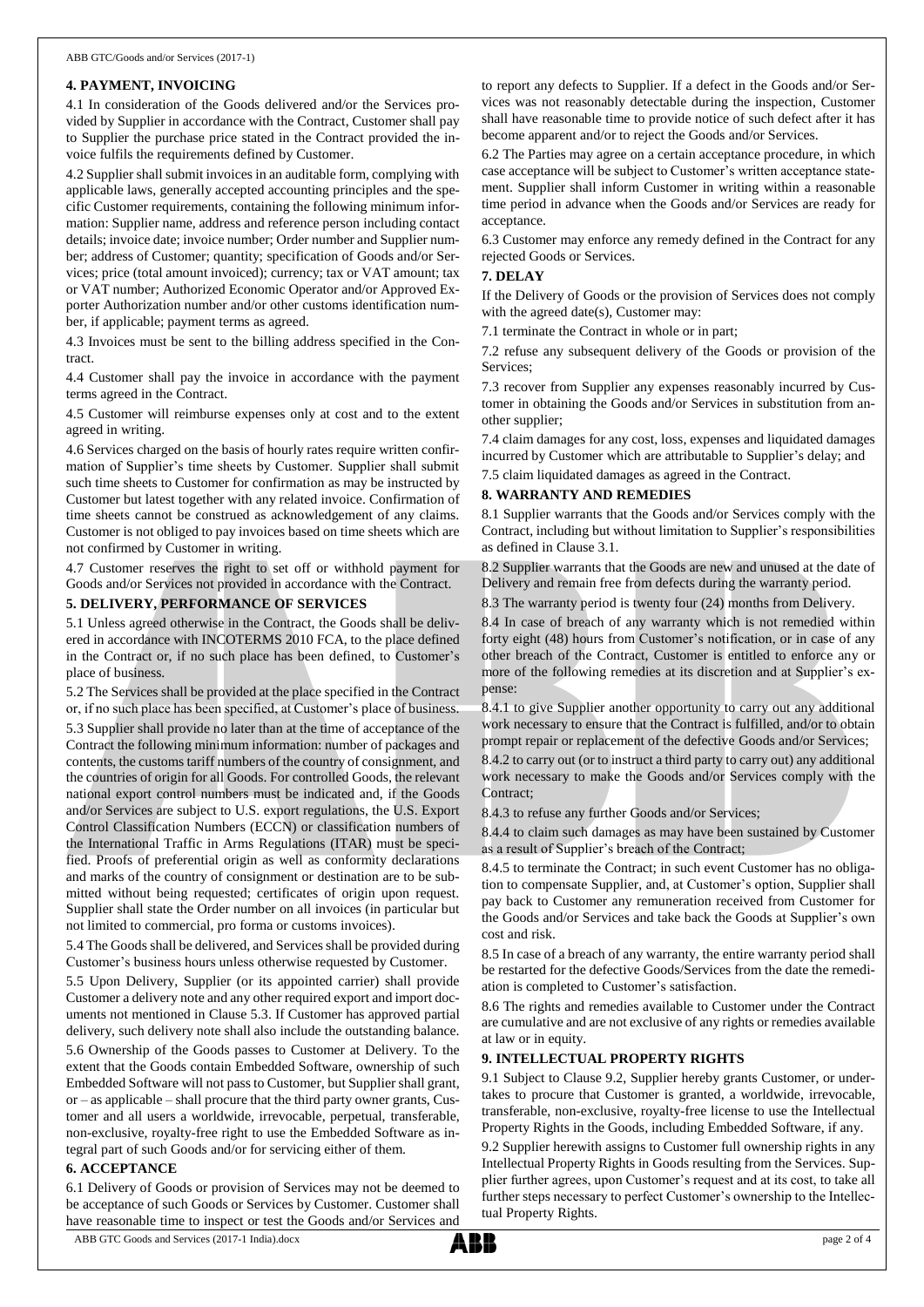9.3 Intellectual Property Rights in any Goods created by or licensed to Supplier prior or outside a Contract (Pre-Existing IPR) will remain vested in Supplier (or the third party owner). To the extent that Pre-Existing IPR are embedded in any Goods resulting from the Services, Supplier grants, or undertakes to procure that the third party owner grants, Customer and its Affiliates a worldwide, irrevocable, transferable, non-exclusive, royalty-free license to use the Pre-Existing IPR as part of such Goods, including the right to improve, develop, market, distribute, sublicense or otherwise use such Pre-Existing IPR.

9.4 Supplier must specify in writing and prior to Delivery all open source software contained in or used by Embedded Software, if any, and request Customer's written approval. Supplier agrees to replace at its own cost any open source software components rejected by Customer with software of at least the same quality and functionality.

9.5 If any claim is made against Customer that the Goods and/or Services infringe a third party's Intellectual Property Rights, Supplier shall at its cost, but at Customer's discretion (i) procure for Customer and Customer's clients, as the case may be, the right to continue using the Goods and/or Services; (ii) modify the Goods and/or Services so they cease to be infringing; or (iii) replace the Goods and/or Services by non-infringing equivalents. Otherwise, Customer is entitled to terminate the Contract and to reclaim all sums which it has paid to Supplier thereunder.

### **10. COMPLIANCE, INTEGRITY**

10.1 Supplier shall provide the Goods and/or Services in compliance with all relevant laws, regulations, and codes of practice.

10.2 Supplier and its subcontractors must comply with the ABB List of Prohibited and Restricted Substances and report to Customer the substances contained in the Goods. Supplier must also comply with the reporting and other requirements regarding Conflict Minerals made available under **[www.abb.com](http://www.abb.com/) – Supplying – Material Compliance – ABB Policy and Supplier Requirements** or otherwise and shall provide Customer with documents, certificates and statements as requested. Any statement made by Supplier to Customer (whether directly or indirectly) with regard to materials used for or in connection with the Goods and/or Services will be deemed to be a representation under the Contract.

10.3 Supplier represents and warrants that it is and will remain fully compliant with all applicable trade and customs laws, regulations, instructions, and policies, including, but not limited to, satisfying all necessary clearance requirements, proofs of origin, export and import licenses and exemptions from, and making all proper filings with appropriate governmental bodies and/or disclosures relating to the provision of services, the release or transfer of goods, hardware, software and technology.

10.4 No material or equipment included in or used for the Goods and/or Services must originate from any company or country listed in any relevant embargo issued by the authority in the country where the Goods and/or Services will be used or an authority otherwise having influence over the equipment and material forming part of the Goods and/or Services. If any of the Goods and/or Services are or will be subject to export restrictions, it is Supplier's responsibility to promptly inform Customer in writing of the particulars of such restrictions.

10.5 Both Parties warrant that each will not, directly or indirectly, and that each has no knowledge that other persons will, directly or indirectly, make any payment, gift or other commitment to its customers, to government officials or to agents, directors and employees of each Party, or any other party in a manner contrary to applicable laws (including but not limited to the U. S. Foreign Corrupt Practices Act, the UK Bribery Act 2010 and, where applicable, legislation enacted by member states and signatories implementing the OECD Convention Combating Bribery of Foreign Officials), and shall comply with all relevant laws, regulations, ordinances and rules regarding bribery and corruption. Nothing in the Contract will render either Party or any of its Affiliates liable to reimburse the other for any such consideration given or promised.

10.6 Supplier herewith acknowledges and confirms that Supplier has received a copy of ABB's Code of Conduct and ABB's Supplier Code of Conduct or has been provided information on how to access both ABB Codes of Conduct online under **[www.abb.com/Integrity](http://www.abb.com/Integrity)**. Supplier agrees to perform its contractual obligations in accordance with both ABB Codes of Conduct.

10.7 ABB has established reporting channels where Supplier and its employees may report suspected violations of applicable laws, policies or standards of conduct: Web portal: **[www.abb.com/Integrity](http://www.abb.com/Integrity) – Reporting Channels**; contact details specified on this Web portal.

10.8 Any violation of an obligation contained in this Clause 10 is a material breach of the Contract and entitles the other Party to terminate the Contract with immediate effect and without prejudice to any further rights or remedies available thereunder or at law. Notwithstanding anything to the contrary in the Contract, Supplier shall, without any limitations, indemnify and hold harmless Customer for all liabilities, damages, cost or expenses incurred as a result of any such violation and/or termination of the Contract, or arising from export restrictions concealed by Supplier.

## **11. CONFIDENTIALITY, DATA SECURITY, DATA PROTECTION**

11.1 Supplier shall keep in strict confidence all Customer Data and any other information concerning Customer's or its Affiliates' business, their products and/or their technologies which Supplier obtains in connection with the Goods and/or Services to be provided (whether before or after acceptance of the Contract). Supplier shall restrict disclosure of such confidential material to such of its employees, agents or subcontractors or other third parties as need to know the same for the purpose of the provision of the Goods and/or Services to Customer. Supplier shall ensure that such employees, agents, subcontractors or other third parties are subject to and comply with the same obligations of confidentiality as applicable to Supplier and will be liable for any unauthorized disclosures.

11.2 Supplier shall apply appropriate safeguards, adequate to the type of Customer Data to be protected, against the unauthorised access or disclosure of Customer Data and protect such Customer Data in accordance with the generally accepted standards of protection in the related industry, or in the same manner and to the same degree that it protects its own confidential and proprietary information – whichever standard is higher. Supplier may disclose confidential information to Permitted Additional Recipients (which means Supplier's authorised representatives, including auditors, counsels, consultants and advisors) provided always that (i) such information is disclosed on a strict need-to-know basis, and (ii) such Permitted Additional Recipients sign with Supplier a confidentiality agreement with terms substantially similar hereto or, where applicable, are required to comply with codes of professional conduct ensuring confidentiality of such information. Supplier shall comply with, and ensure that the Permitted Additional Recipients comply with, any security procedure, policy or standard provided to Supplier by Customer or any of its Affiliates from time to time, and in particular with the ABB Cyber Security Requirements for Suppliers as made available under **[www.abb.com/Supplying/Cybersecurity](http://www.abb.com/Supplying/Cybersecurity)**, or as otherwise set out in the Contract.

11.3 Supplier must not (i) use Customer Data for any other purposes than for providing the Goods and/or Services, or (ii) reproduce the Customer Data in whole or in part in any form except as may be required by the Contract, or (iii) disclose Customer Data to any third party, except to Permitted Additional Recipients or with the prior written consent of Customer.

11.4 Supplier shall install and update at its own cost adequate virus protection software and operating system security patches for all computers and software utilized in connection with providing the Goods and/or Services.

11.5 Supplier shall inform Customer without delay about suspicion of breaches of data security or other serious incidents or irregularities regarding any Customer Data.

11.6 Supplier agrees that Customer is allowed to provide any information received from Supplier to any Affiliate of Customer. Supplier shall obtain in advance all necessary approval or consent for Customer